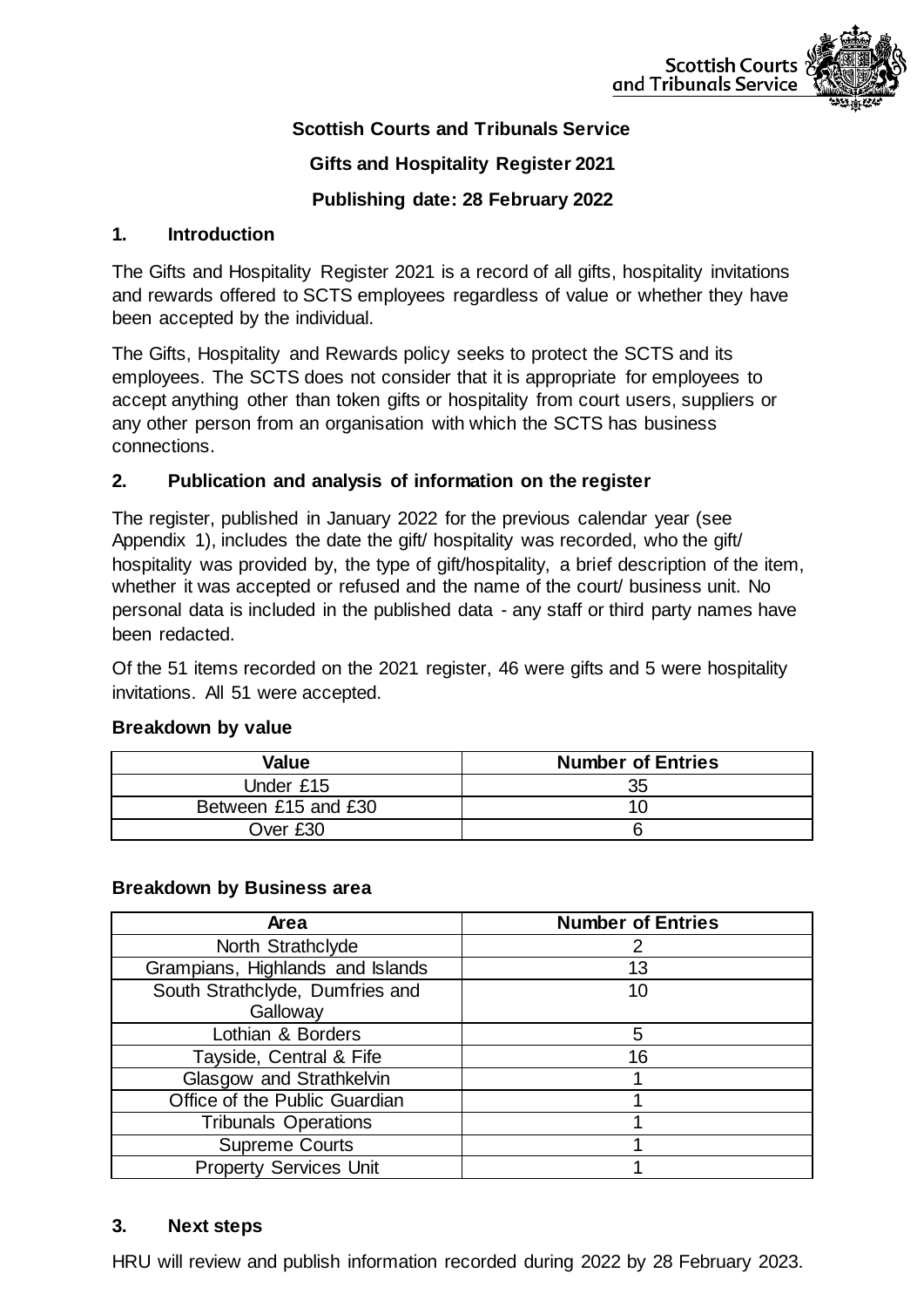

# **Appendix 1 – Gifts and Hospitality Register 2021**

| <b>Date</b><br><b>Recorded</b> | <b>Provided By</b>                   | Gift/<br><b>Hospitality</b> | <b>Nature of</b><br>Gift /<br><b>Hospitality</b> | Accepted/<br><b>Refused</b> | <b>Court/Unit</b>                 |
|--------------------------------|--------------------------------------|-----------------------------|--------------------------------------------------|-----------------------------|-----------------------------------|
| 18/02/2021                     | Member of the public                 | Gift                        | Confectionary                                    | Accepted                    | <b>Kilmarnock Sheriff Court</b>   |
| 18/02/2021                     | Member of the public                 | Gift                        | Confectionary                                    | Accepted                    | <b>Kilmarnock Sheriff Court</b>   |
| 29/04/2021                     | Judicial Council of Ireland          | Gift                        | Stationary set                                   | Accepted                    | <b>Tribunals Operations</b>       |
| 29/04/2021                     | Member of the public                 | Gift                        | <b>Flowers</b>                                   | Accepted                    | Office of the Public<br>Guardian  |
| 19/05/2021                     | Member of the public                 | Gift                        | <b>Flowers</b>                                   | Accepted                    | <b>Forfar Sheriff Court</b>       |
| 27/05/2021                     | Member of the public                 | Gift                        | <b>Flowers</b>                                   | Accepted                    | <b>Glasgow Sheriff Court</b>      |
| 09/06/2021                     | Member of the public                 | Gift                        | <b>Flowers</b>                                   | Accepted                    | <b>Peterhead Sheriff Court</b>    |
| 10/06/2021                     | <b>Hall Norrie Warden</b>            | Gift                        | Confectionary                                    | Accepted                    | <b>Dundee Sheriff Court</b>       |
| 16/07/2021                     | MacKenzie & Cormack                  | Gift                        | Confectionary                                    | Accepted                    | <b>Tain Sheriff Court</b>         |
| 30/07/2021                     | <b>SCRA</b>                          | Gift                        | Confectionary                                    | Accepted                    | <b>Kirkwall Sheriff Court</b>     |
| 31/08/2021                     | Member of the public                 | Gift                        | Confectionary                                    | Accepted                    | <b>Elgin Sheriff Court</b>        |
| 08/09/2021                     | MacDonald Law                        | Gift                        | Confectionary                                    | Accepted                    | <b>Kirkwall Sheriff Court</b>     |
| 18/10/2021                     | GeoAmey                              | Gift                        | Confectionary                                    | Accepted                    | <b>Tain Sheriff Court</b>         |
| 01/11/2021                     | <b>Caesar &amp; Howie Solicitors</b> | Hospitality                 | <b>Dinner</b>                                    | Accepted                    | <b>Livingston Sheriff Court</b>   |
| 04/11/2021                     | Aberdeen Bar Association             | Hospitality                 | <b>Dinner</b>                                    | Accepted                    | <b>Aberdeen Sheriff Court</b>     |
| 10/11/2021                     | <b>Allcourts</b>                     | Hospitality                 | Dinner                                           | Accepted                    | <b>Livingston Sheriff Court</b>   |
| 10/11/2021                     | <b>Fairfield Family Law</b>          | Hospitality                 | <b>Dinner</b>                                    | Accepted                    | <b>Livingston Sheriff Court</b>   |
| 17/11/2021                     | <b>Atalian Servest</b>               | Hospitality                 | <b>Dinner</b>                                    | Accepted                    | <b>Property and Services Unit</b> |
| 07/12/2021                     | MacDonald Law                        | Gift                        | Confectionary                                    | Accepted                    | <b>Kirkwall Sheriff Court</b>     |
| 13/12/2021                     | Member of the Judiciary              | Gift                        | Confectionary                                    | Accepted                    | <b>Forfar Sheriff Court</b>       |
| 14/12/2021                     | Virgil Crawford                      | Gift                        | Confectionary                                    | Accepted                    | <b>Stirling Sheriff Court</b>     |
| 15/12/2021                     | MacKenzie & Cormack                  | Gift                        | Confectionary                                    | Accepted                    | <b>Tain Sheriff Court</b>         |
| 16/12/2021                     | Member of the Judiciary              | Gift                        | Confectionary                                    | Accepted                    | <b>Stirling Sheriff Court</b>     |
| 16/12/2021                     | D and H Law                          | Gift                        | Confectionary                                    | Accepted                    | <b>Kirkwall Sheriff Court</b>     |
| 20/12/2021                     | <b>Criminal Justice Services</b>     | Gift                        | Confectionary                                    | Accepted                    | Livingston Sheriff Court          |